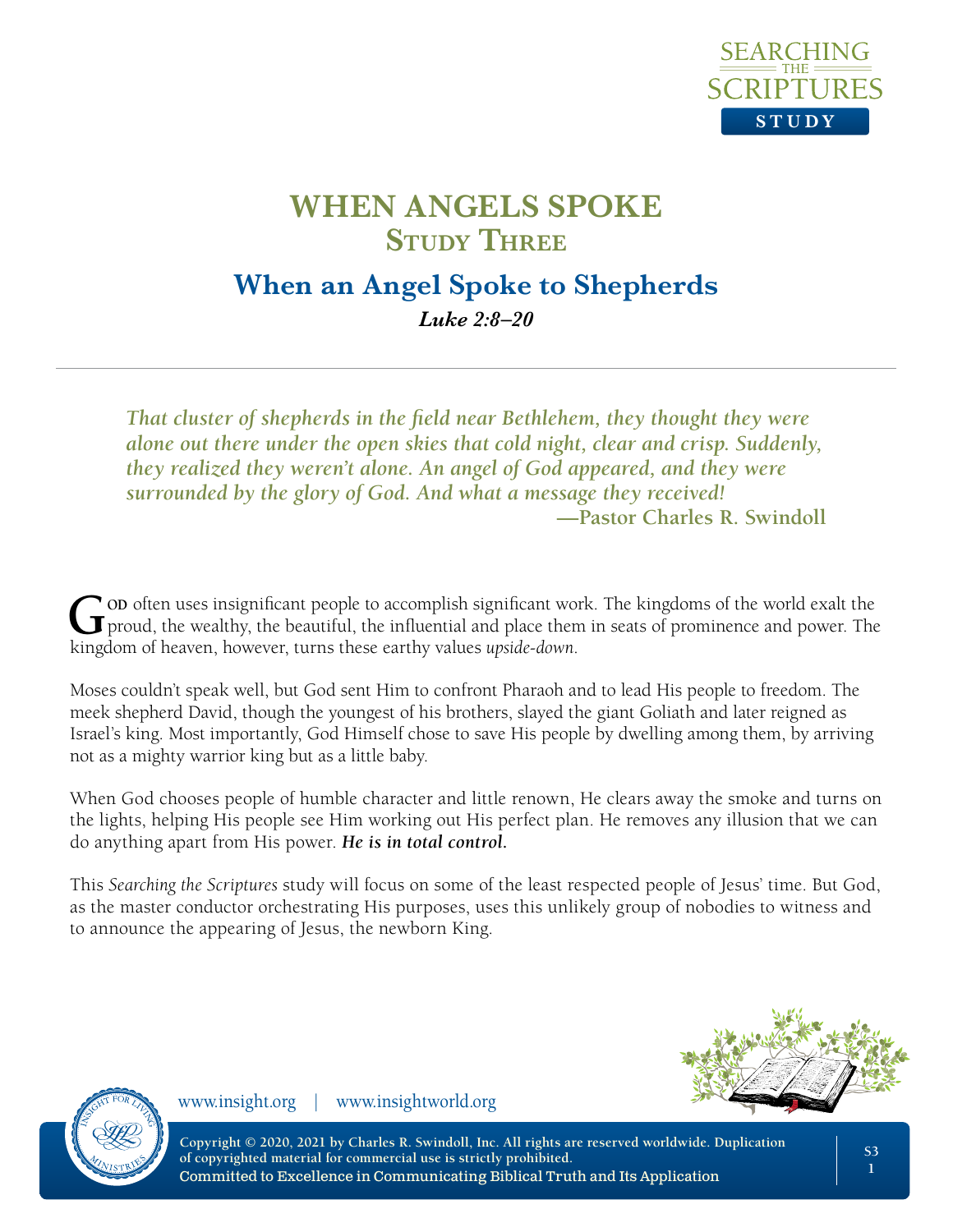## **When an Angel Spoke to Shepherds**



*Luke 2:8–20*



## **PREPARE YOUR HEART**

As followers of King Jesus, everything we do should begin with prayer—whether we're worshiping at our local congregation, starting our workday, or reading the Bible. Use this prayer to draw near to God today:

*Father, thank You for the way You work out Your perfect plan for the good of Your creation. I pray that You will use our time together today to show me where I fit into to the vast puzzle of this plan insignificant as I may be. In Jesus' royal name I pray. Amen.*



## **TURN TO THE SCRIPTURES**

Nothing would be the same after the birth of King Jesus. The Son of God came to release the captive world from its prison of sin, guilt, shame, fear, and death. This was *big* news that needed to get out to *everyone*.

All God needed to do was handpick the herald who would announce this good news. Many kinds of figures in the ancient Judean society would have fit the job description perfectly. A priest with great religious influence. A bureaucrat with political ties to both Jews and Romans. An aristocrat whose economic success placed him in a position of prominence.

When we read the Scriptures, however, we see the angels bring the message of Jesus' birth to people who look *nothing* like the powerful and prominent. According to *Luke 2:8–9*, to whom did the angels appear?

Luke 2:8–20 preserves this spectacular encounter between the angels and the shepherds. Enter into this scene and experience one of the earliest announcements of the gospel of Jesus which resulted in heaven's joy overflowing upon the earth.

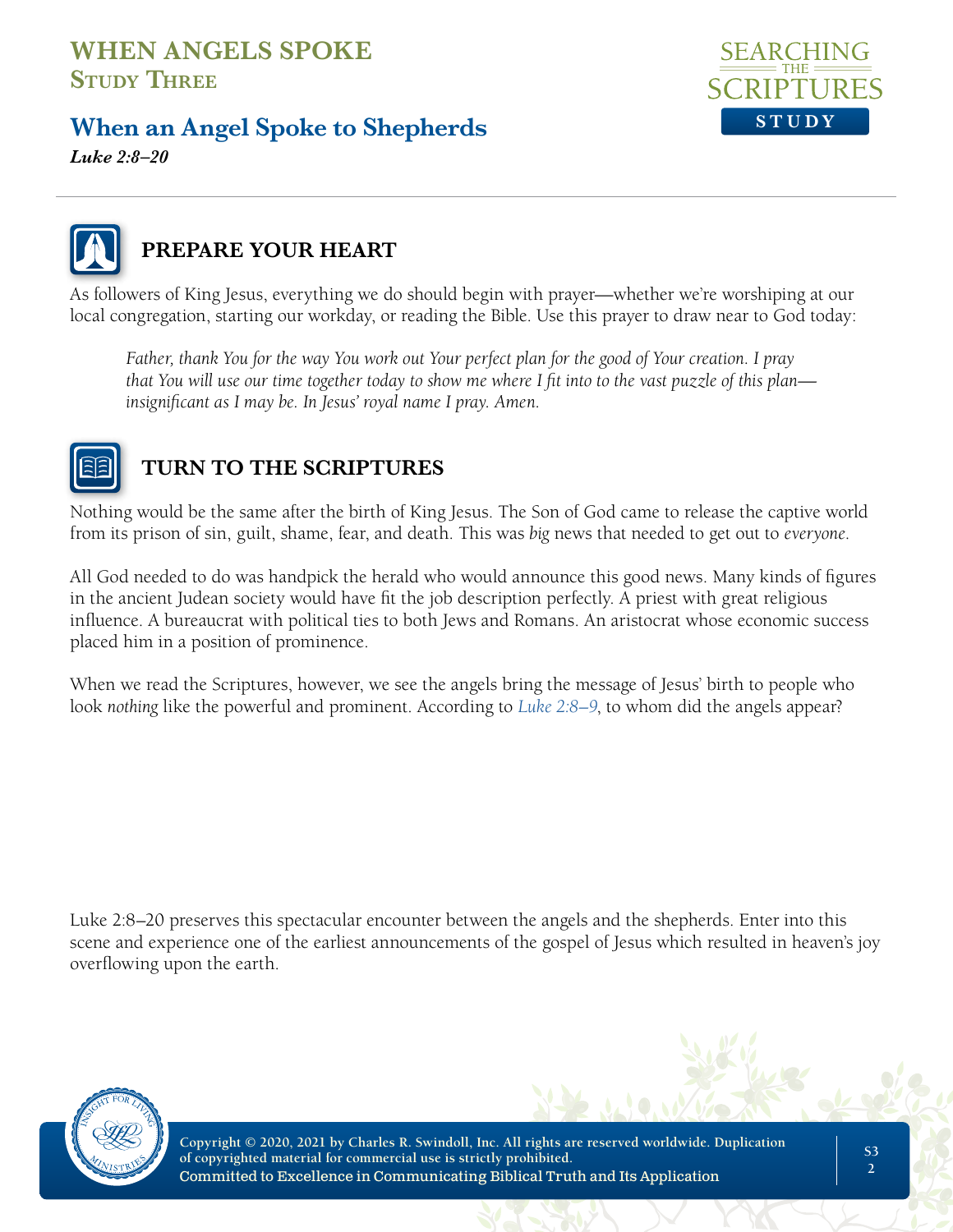## **When an Angel Spoke to Shepherds**



*Luke 2:8–20*

#### **Observation: Angels Appear to Shepherds**

In his book, *Searching the Scriptures: Find the Nourishment Your Soul Needs*, Pastor Chuck Swindoll outlines the approach he follows to study God's Word and to apply its meaning to His own life. The first step of this process is observation. When we observe a passage of Scripture, we ask, "What does the text *say*?"1

Read *Luke 2:8–20*, and as you read, look for words showing *emotion*. Write down these words below.

How did the shepherds react to the appearance of the angels in *2:9*? What clue in *2:8–9* helps you see why they reacted this way?

In your own words, summarize the angel's message to the shepherds in *2:10–12*.



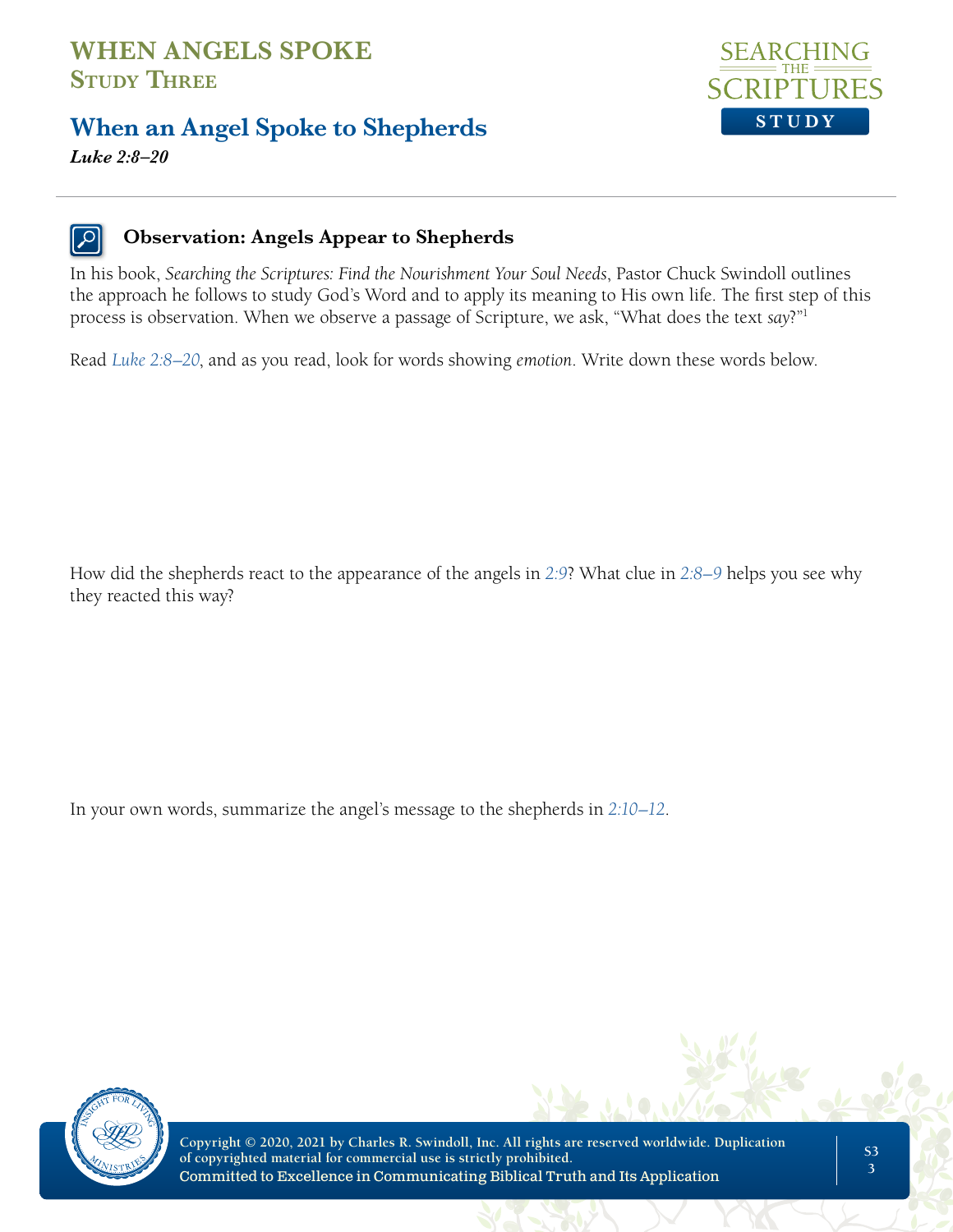## **When an Angel Spoke to Shepherds**



*Luke 2:8–20*

According to the angel's message in *Luke 2:10*, who would receive this promised joy?

According to *2:15–16*, what did the shepherds do in response to their encounter with the angels?

According to *2:17–18*, what did the shepherds do after they met with Mary, Joseph, and baby Jesus?

*The first ones with the announcement of the Son of God was a group of no-names. And after they saw the Christ child, they told others, and all were amazed at what they were saying. They were the first evangelists.* **—Pastor Chuck Swindoll**

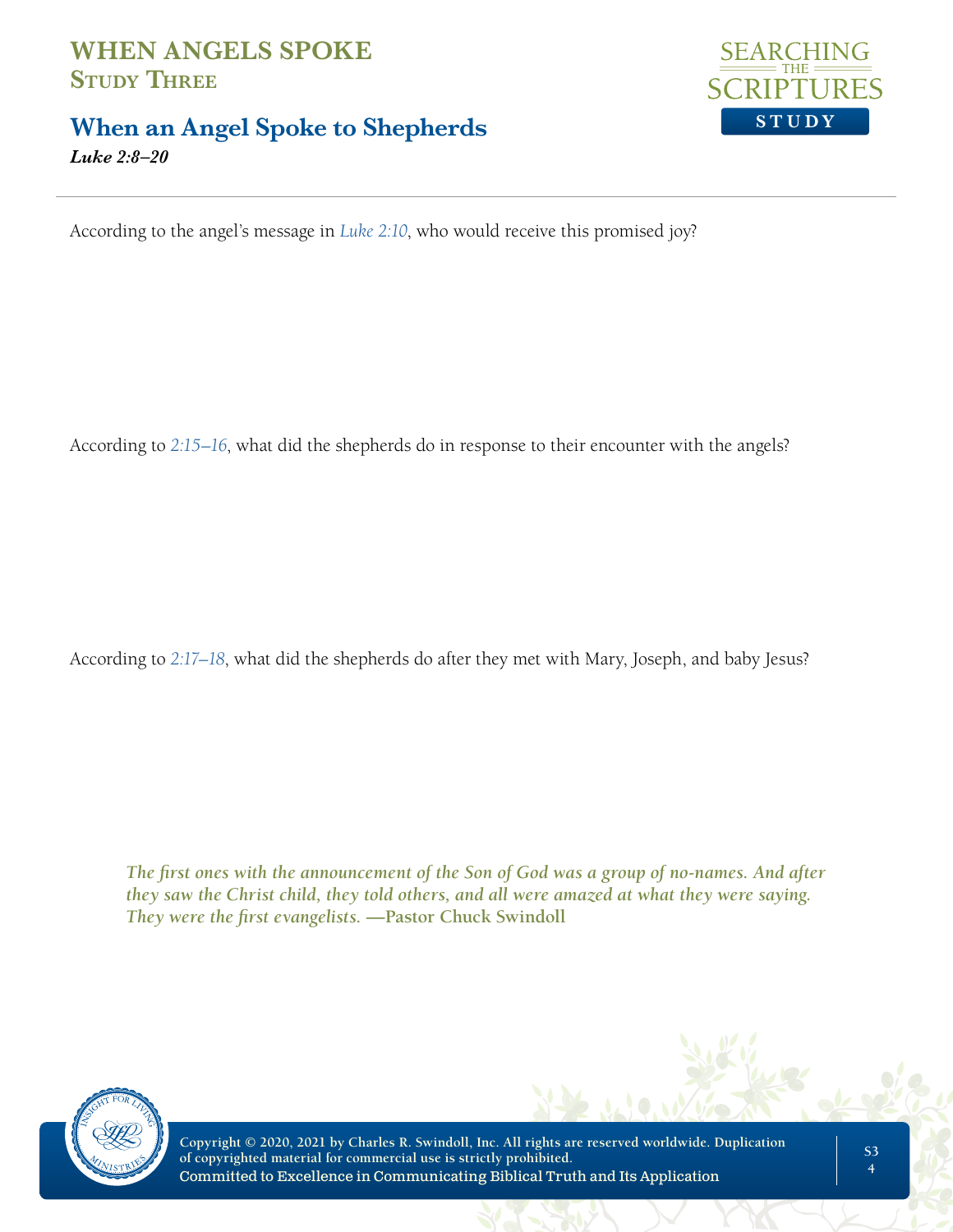## **When an Angel Spoke to Shepherds**



*Luke 2:8–20*

#### **Interpretation: Unlikely Messengers**

In the interpretation phase of Bible study, we look at the observations and consider what they mean. Because Luke 2:8–20 focuses on shepherds, understanding more about who shepherds were in Jesus' day will strengthen our grip on the passage.

Shepherds guide, protect, and nourish their sheep. Though these might seem like honorable actions, shepherds were among the most despised social classes in ancient Judea. They worked outdoors in remote fields away from the buzz of city life. They spent all their time with filthy, stinking animals. The religious leaders considered them ceremonially unclean. Society avoided them at all costs!

How does this background affect the meaning of this passage? Why is it significant that the angel would bring the message of Jesus to shepherds first?

*I love this! The shepherds don't have any name ever etched in Scripture. They're nobodies. Except in God's eyes, no one is a nobody.* **—Pastor Chuck Swindoll**

How does the chorus of the host of angels in *2:14* relate with the message of the first angel in *2:10–12*? Why is the arrival of this baby Messiah good news that would bring great joy? Check *Constable's Notes* at *netbible.org* for some guidance.

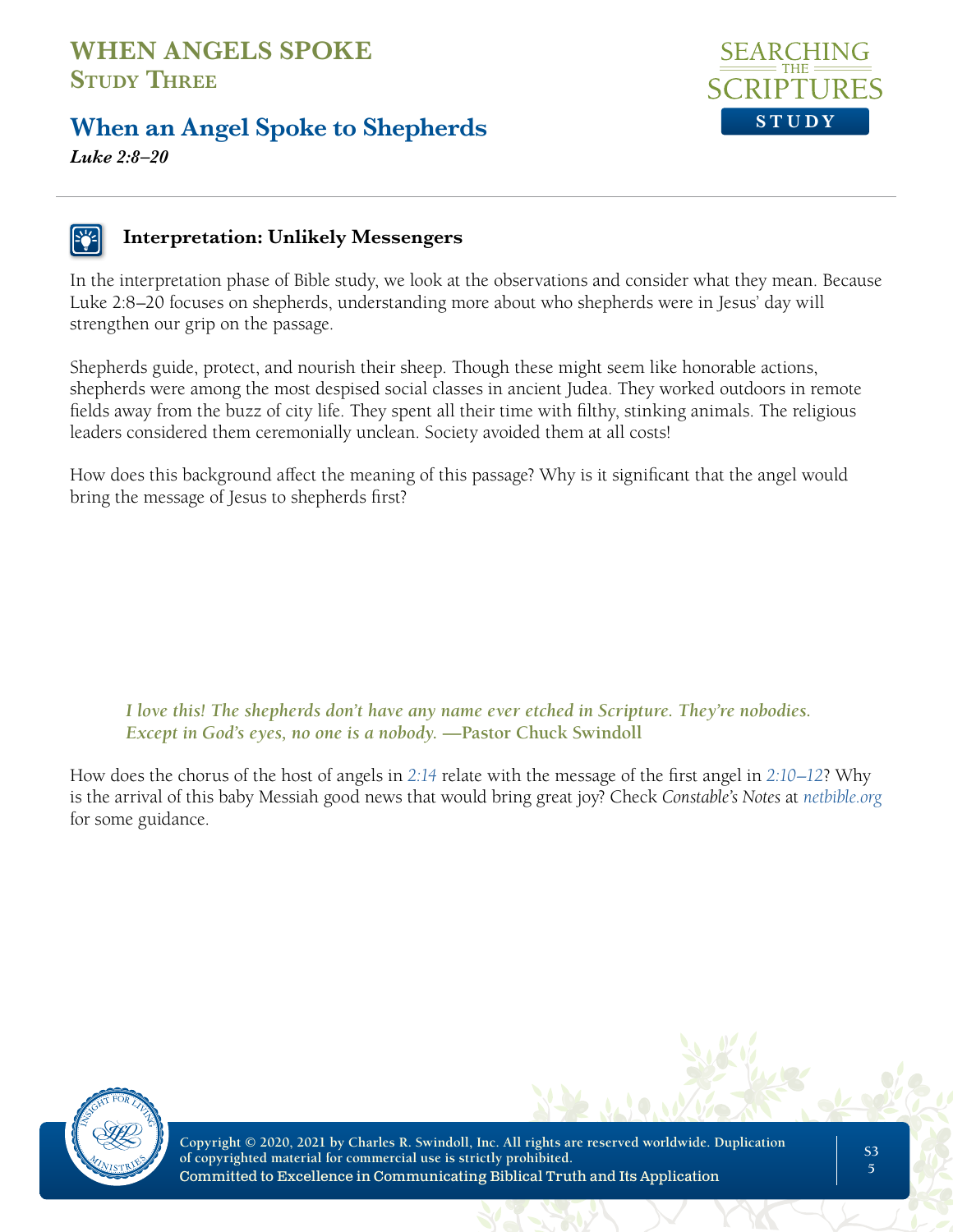## **When an Angel Spoke to Shepherds**



*Luke 2:8–20*

How is the shepherds' response to seeing the Messiah in *Luke 2:17–18* instructive for those who know Him today?

The proclamation of the good news began with these humble shepherds and continued for thousands of years, allowing us to know of Jesus even today. But this news wasn't exactly *new*. In fact, as we go back hundreds of years before Jesus' birth, we hear echoes of these very words.



#### **Correlation: "He Will Lead His Flock"**

In a time when Israel had drifted far from God, the prophets warned of God's judgment looming on the horizon. However, many of these prophets also shined the light of hope—that God wouldn't give up on His promises for His people. The people often would experience this hope soon after the prophets spoke, but occasionally, the prophecies wouldn't find their fulfillment until far in the future.

*Micah 5:1–9* tells of an imminent attack by the wicked and violent Assyrians. Amid this crisis, Micah told of one who would provide *eternal* hope for Israel. Read these verses, and as you read, write down what elements of these verses echo similar elements found in *Luke 2:8–20*.

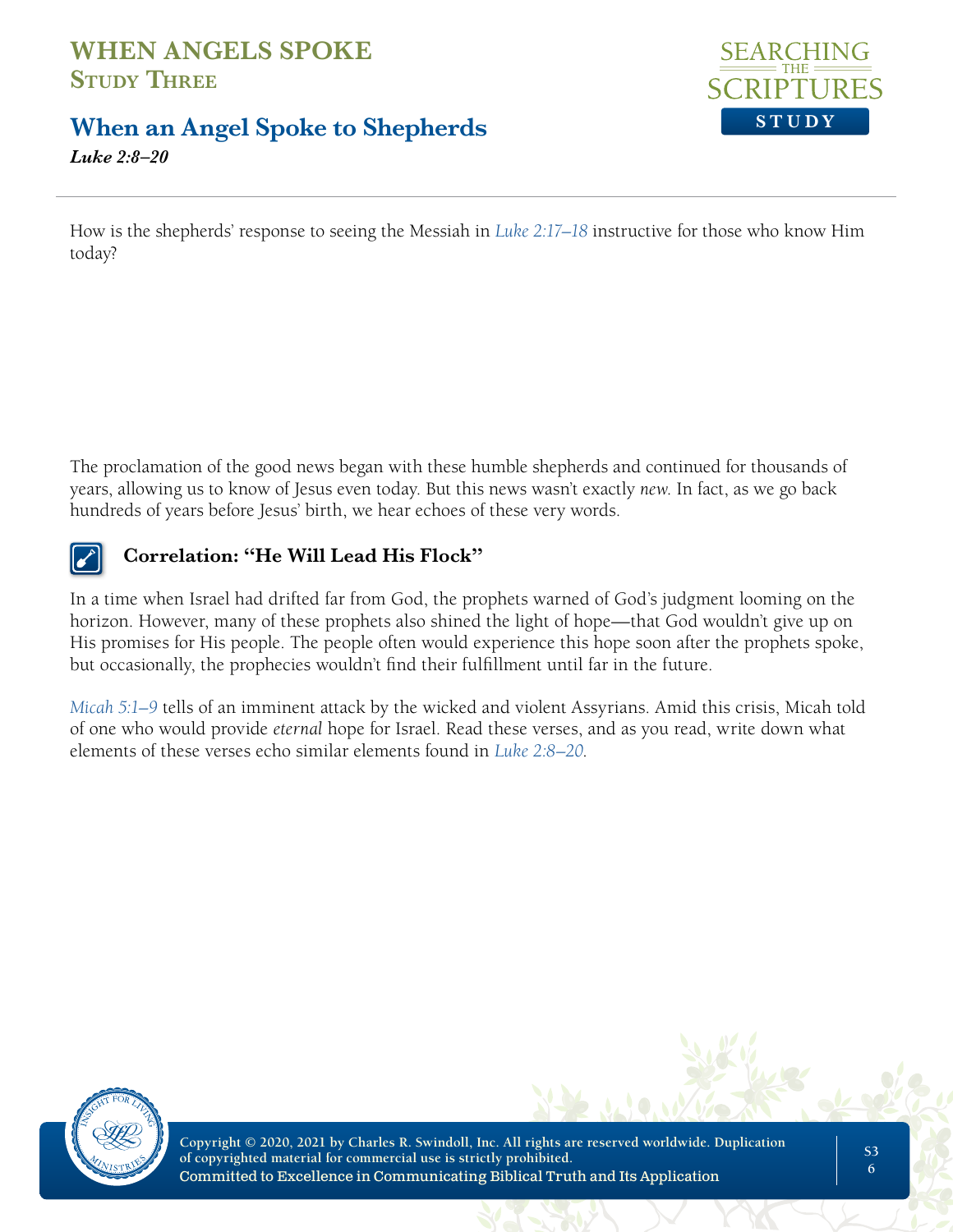## **When an Angel Spoke to Shepherds**



*Luke 2:8–20*

How would this promised ruler provide hope to His people? See especially *Micah 5:4–5*.

Micah told of the true Shepherd who would one day come to guide, nourish, and protect His flock, and hundreds of years later, Luke showed the prophecy fulfilled when some local shepherds arrived to worship baby Jesus. And today, we follow the same Good Shepherd who provides the hope of eternal life.

### **Application: Good News of Great Joy**

The angel told the shepherds, "I bring you good news that will bring great joy to all people." Pastor Chuck shows that this was a message of *rejoicing*, not only for the shepherds *then*, but also for us *now*.

Look up the term *joy* in a *dictionary*. In the space below, summarize the definition you find. How are joy and happiness similar? How are they different? Remember, joy is a fruit of the Spirit (Galatians 5:22). Happiness is not.

The world promises that we will find joy in such pursuits as wealth, sex, acclaim, or power. But these idols will always leave our souls empty. Nothing provides *true* joy the way a relationship with King Jesus does. The shepherds realized this when the angels appeared to them because they truly knew they were *least* likely to be the recipients of such good news.